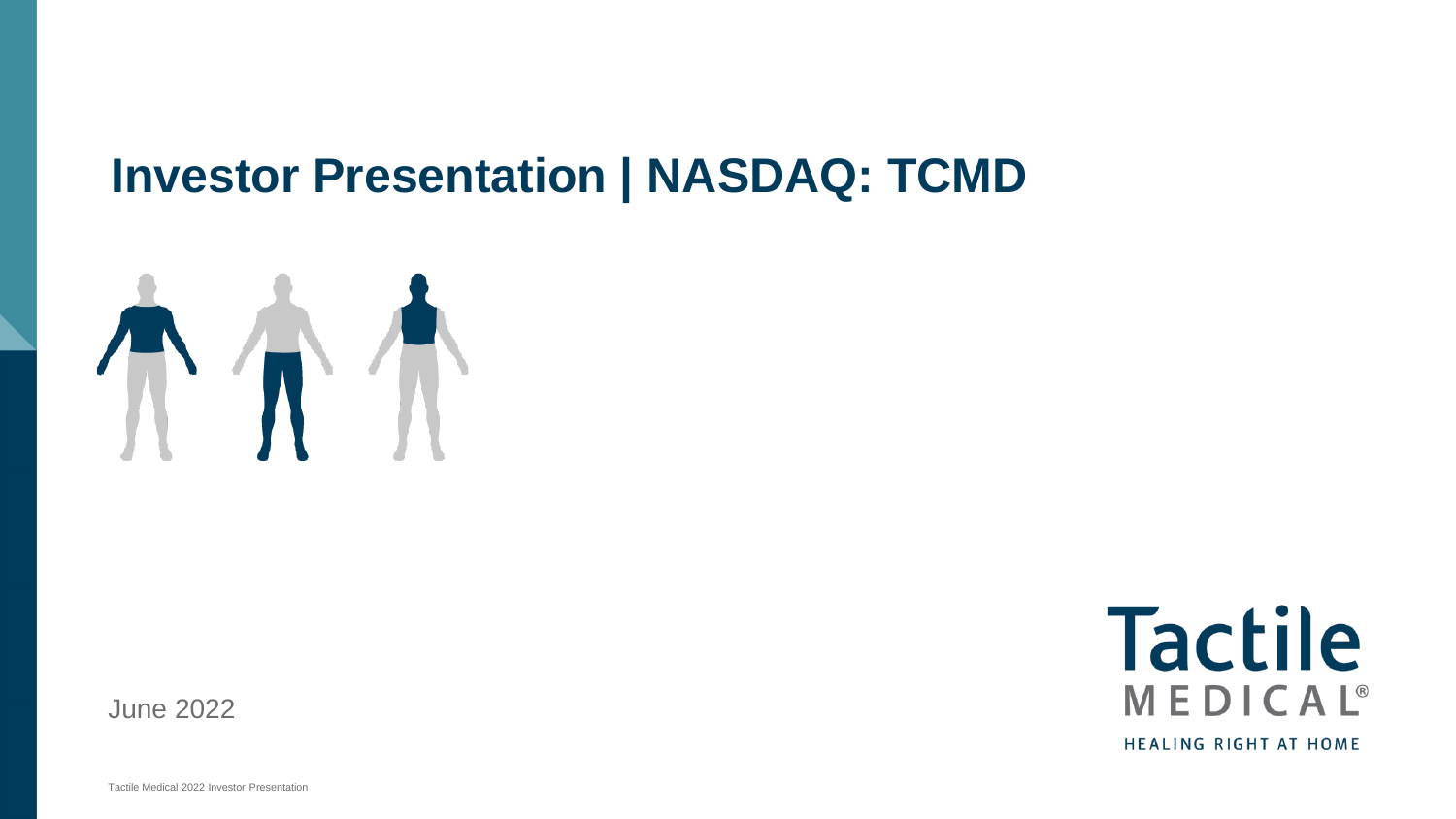#### **Forward-Looking Statements Disclosure**

This presentation contains forward-looking statements. Forward-looking statements are generally identifiable by the use of words like "may," "will," "should," "could," "expect," "anticipate," "estimate," "believe," "intend," "continue," "confident," "outlook," "guidance," "project," "goals," "look forward," "poised," "designed," "plan," "return," "focused," "prospects," or "remain" or the negative of these words or other variations on these words or comparable terminology. All statements other than statements of historical or current fact are, or may be deemed to be, forward-looking statements. The reader is cautioned not to put undue reliance on these forward-looking statements, as these statements are based upon the current beliefs and expectations of management and are subject to numerous risks and uncertainties outside of the Company's control that can cause actual outcomes and results to differ materially. These risks and uncertainties include, but are not limited to: the impacts of the COVID-19 pandemic on the Company's business, financial condition and results of operations; the course of the COVID-19 pandemic and its impact on general economic, business and market conditions; the Company's inability to execute on its plans to respond to the COVID-19 pandemic; the adequacy of the Company's liquidity to pursue its business objectives; the Company's ability to obtain reimbursement from third party payers for its products; loss or retirement of key executives; the Company's Chief Executive Officer transition, including disruptions and uncertainties related thereto, the potential impact on the Company's business and future strategic direction resulting from the transition to a new Chief Executive Officer and the Company's ability to retain other key members of senior management; adverse economic conditions or intense competition; loss of a key supplier; entry of new competitors and products; adverse federal, state and local government regulation; technological obsolescence of the Company's products; technical problems with the Company's research and products; the Company's ability to expand its business through strategic acquisitions; the Company's ability to integrate acquisitions and related businesses; price increases for supplies and components; the effects of current and future U.S. and foreign trade policy and tariff actions; or the inability to carry out research, development and commercialization plans. In addition, other factors that could cause actual results to differ materially are discussed in the Company's filings with the SEC. Investors and security holders are urged to read these documents free of charge on the SEC's web site at [http://www.sec.gov.](http://www.sec.gov/) The Company undertakes no obligation to publicly update or revise its forward-looking statements as a result of new information, future events or otherwise.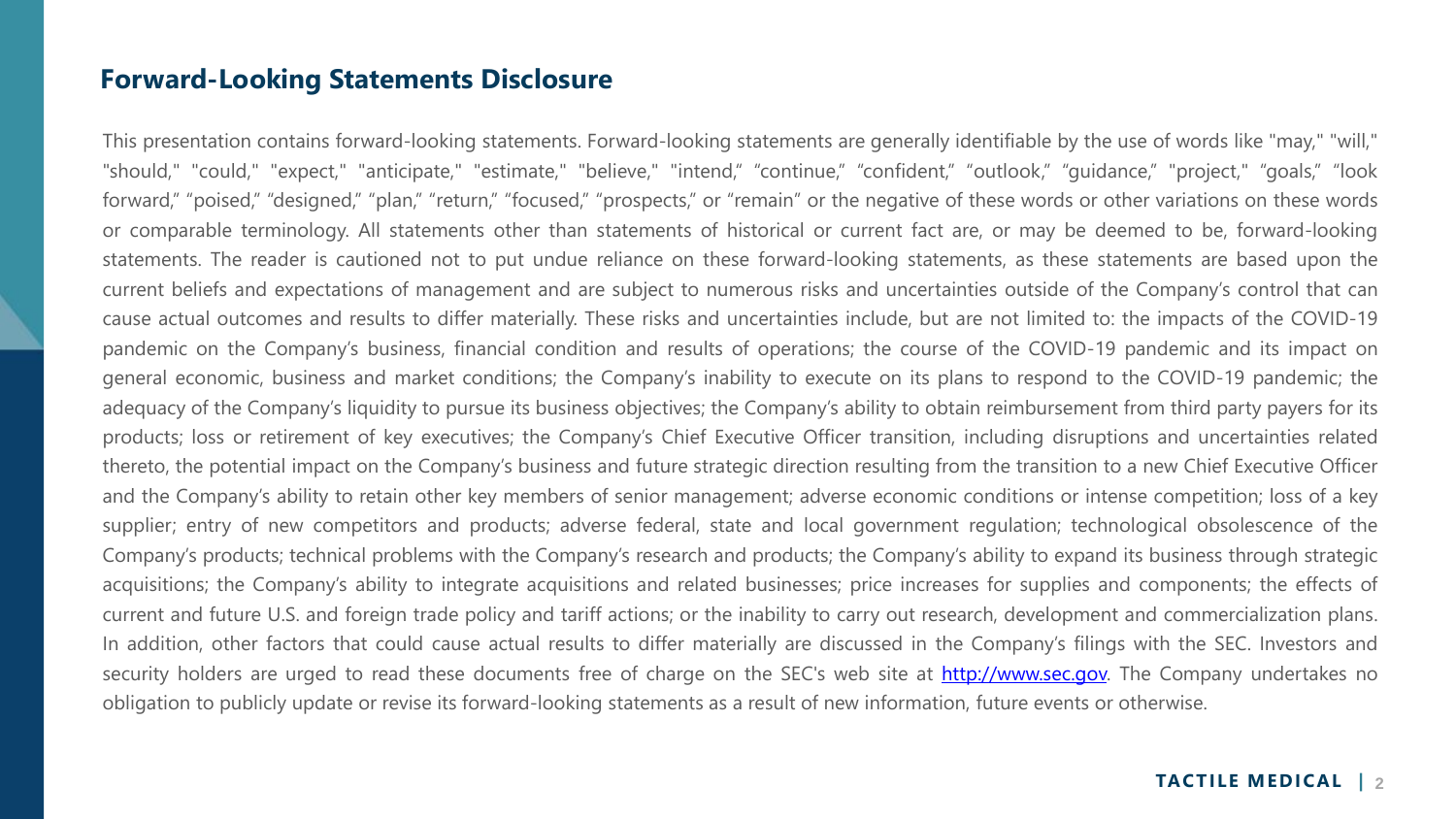#### **Use of Non-GAAP Financial Measures**

This presentation includes the non-GAAP financial measures of Adjusted EBITDA and Adjusted EBITDA margin, which differ from financial measures calculated in accordance with U.S. generally accepted accounting principles ("GAAP"). These non-GAAP financial measures are presented because we believe they are useful indicators of our operating performance. Management uses these measures principally as measures of our operating performance and for planning purposes, including the preparation of our annual operating budget and financial projections. We believe these non-GAAP financial measures are useful to investors as supplemental information because they are frequently used by analysts, investors and other interested parties to evaluate companies in our industry. We believe these non-GAAP financial measures are useful as measures of comparative operating performance from period to period. In addition, Adjusted EBITDA is used as a performance metric in our compensation program. Set forth in the Appendix to this presentation, we have provided reconciliations of these non-GAAP financial measures to the most directly comparable GAAP financial measures. Investors and other readers are encouraged to review the related GAAP financial measures and the reconciliations of the non-GAAP measures to their most directly comparable U.S. GAAP measures set forth in the Appendix, and investors and other readers should consider non-GAAP measures only as supplements to, and not as substitutes for or as superior measures to, the measures of financial performance prepared in accordance with GAAP.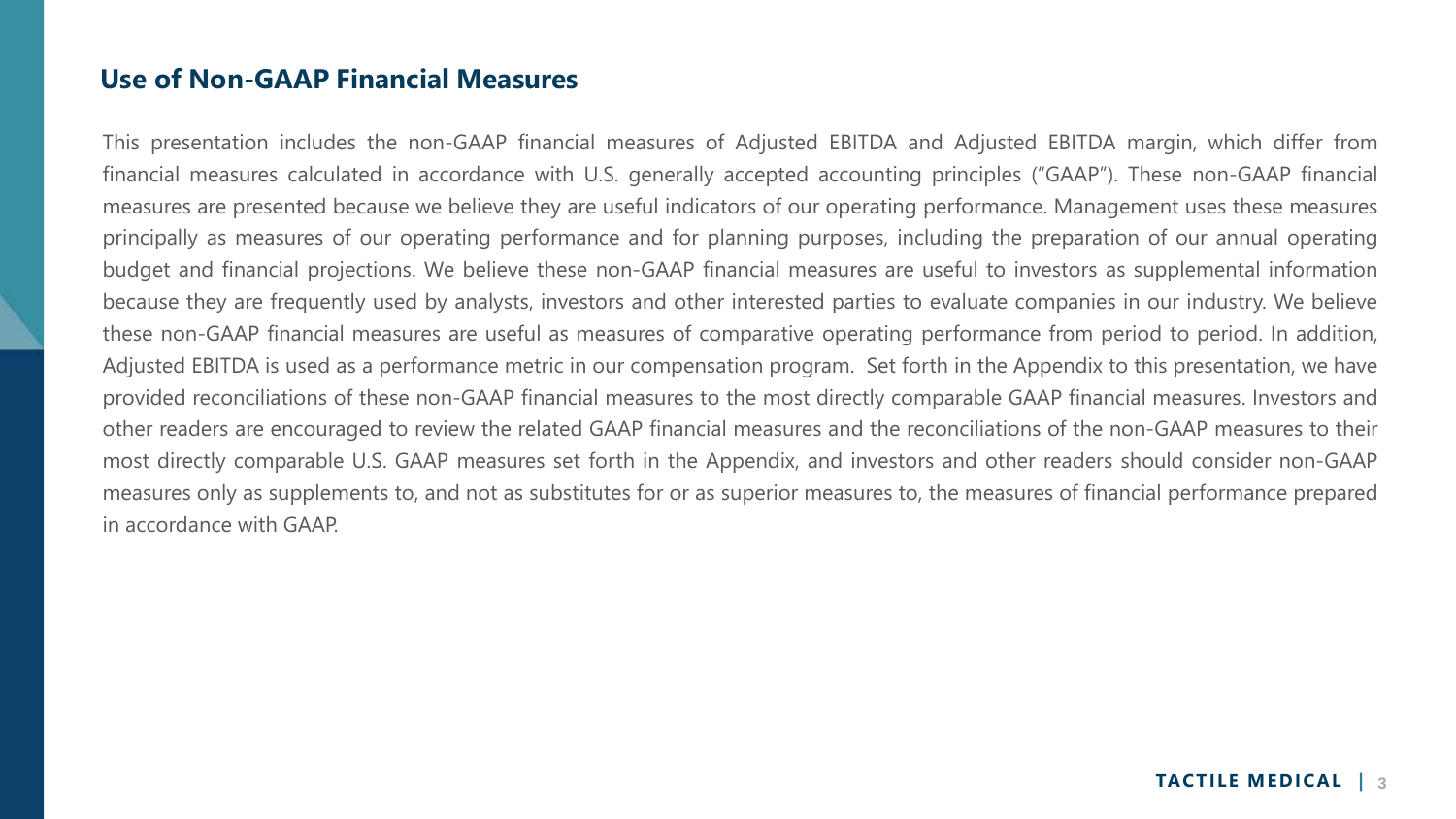### **Tactile Medical at a Glance**

### **Our Mission:**

To reveal and treat patients with underserved chronic conditions and help them care for themselves at home

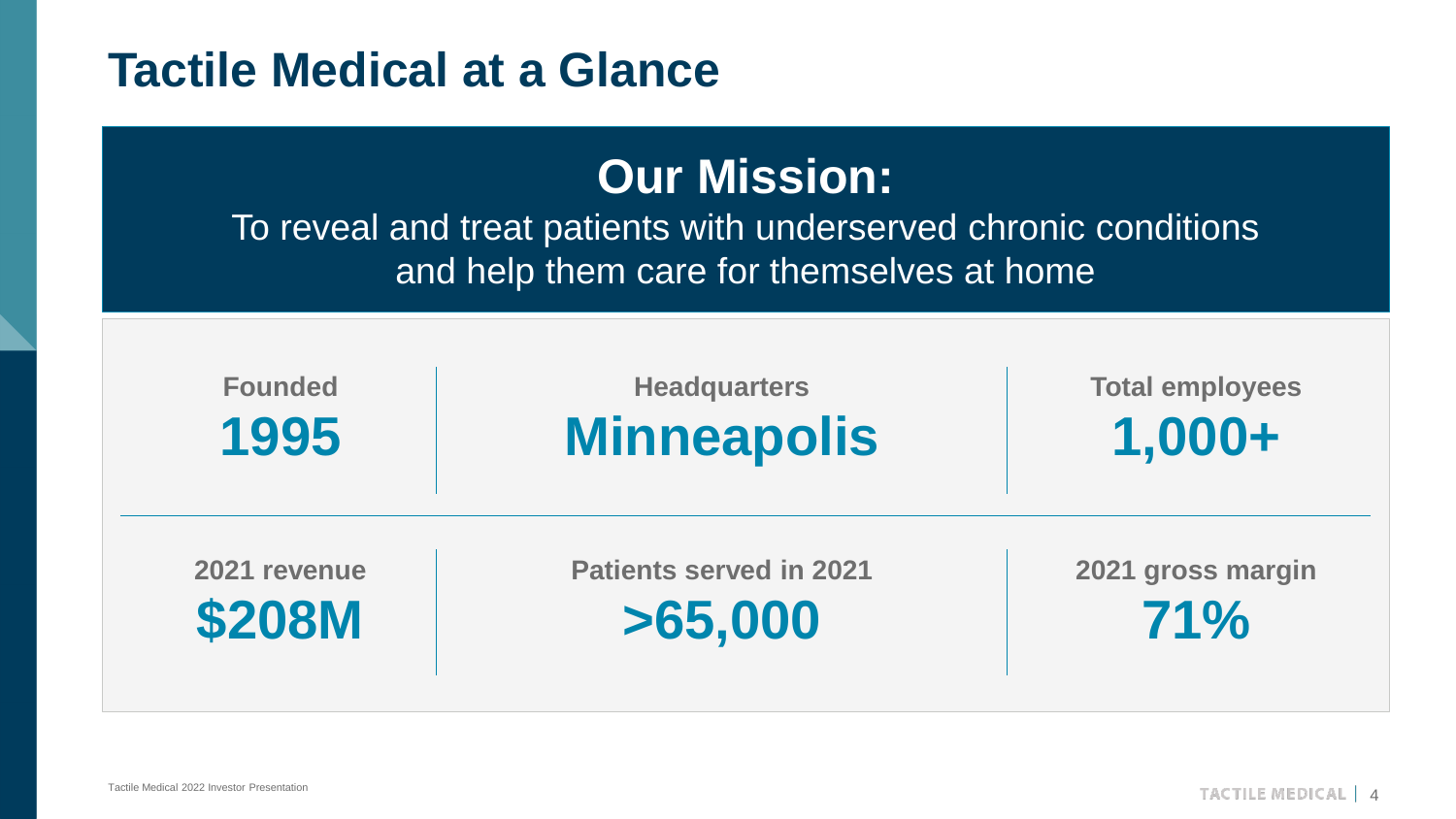## **Tactile Medical at a Glance**



- 1. Data on file at Tactile Medical
- 2. Includes data on breast, head and neck-related and other cancers, phlebolymphedema, primary lymphedema and lymphedema/lipedema
- 3. Dean S, Valenti E, Hock K, Leffler J, Compston A, Abraham W, The clinical characteristics of lower extremity lymphedema in 440 patients. Jour of Vasc Surg: Venous & Lymph Disorders. ePublished Feb 2020
- 4. Weycker, D. et al. Prevalence and Incidence of Non-cystic Fibrosis BE Among US Adults in 2013. Chron Respir Dis 2017;14(4):377–384
- 5. Kosmas, E. et al. Bronchiectasis in Patients with COPD: An Irrelevant Imaging Finding or a Clinically Important Phenotype? CHEST. 2016; 150(4):894A
- 6. Lambert AA, Dransfield MT. COPD Overlap Syndromes: Asthma and Beyond. Chronic Obstr Pulm Dis. 2016;3(1):459-465. Published 2016 Jan 15. doi:10.15326/jcopdf.3.1.2015.0176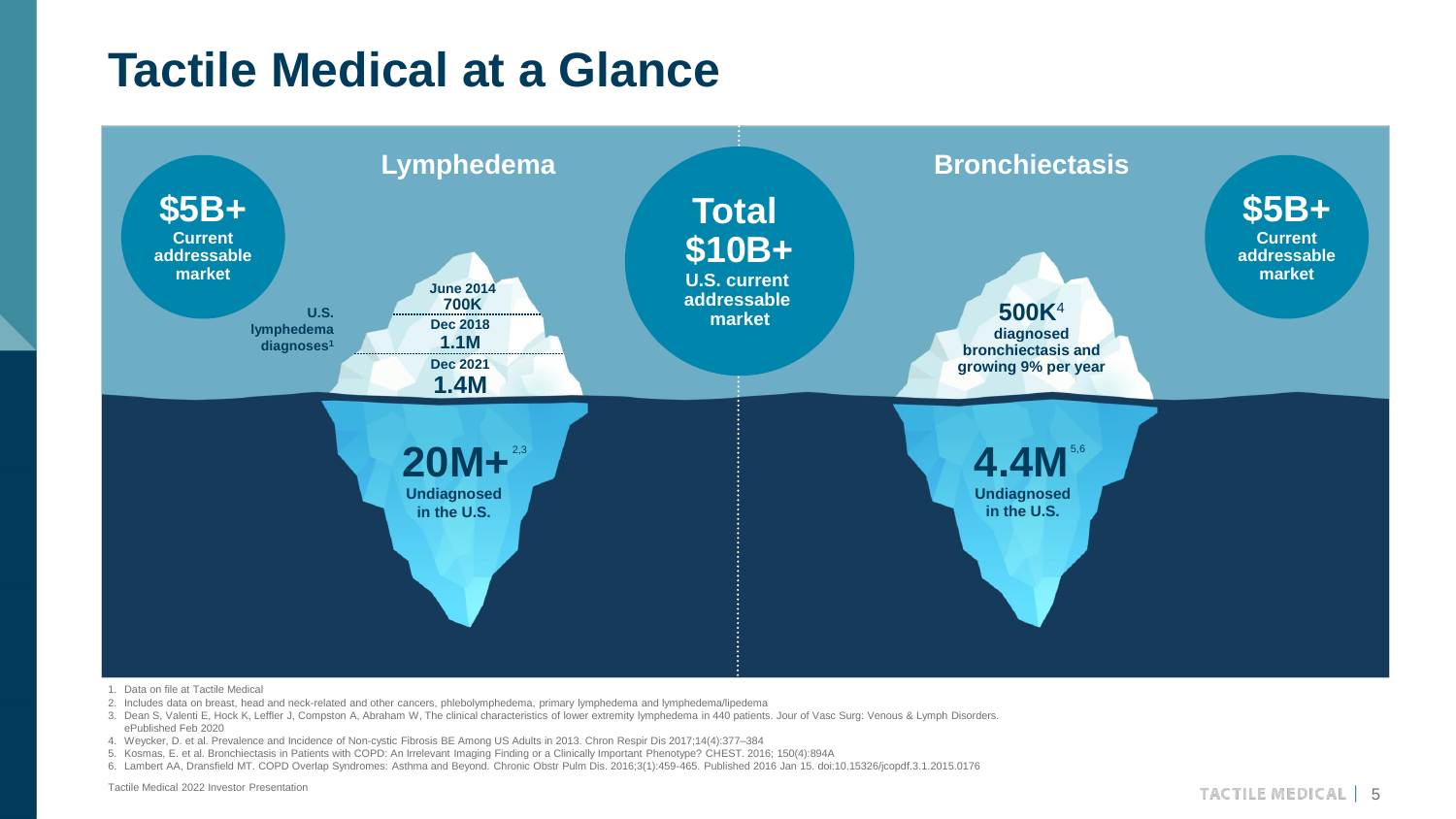## **Strong Revenue Growth**



(In \$ millions) Trailing 6 yr. CAGR from FY'15 to FY'21 \* Includes COVID-19 impacted FY'20 and FY'21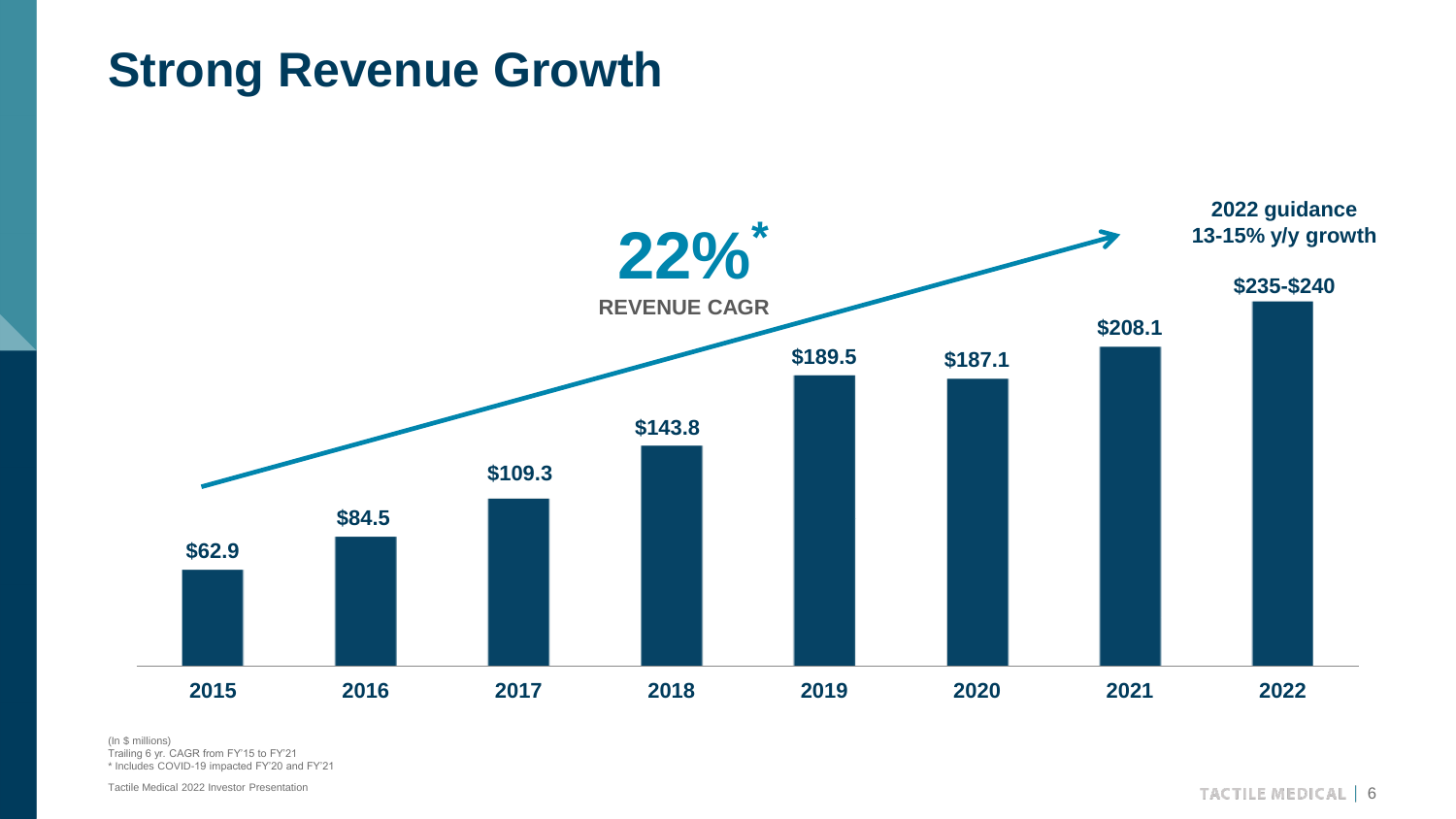# **Significant Recent Progress Achieved**

### **Major accomplishments and milestones**

### **2021**



✓ Crossed \$200M revenue threshold



Treated >65,000 patients



Initiated largest-ever Head and Neck-related lymphedema Randomized Clinical Trial



Completed largest acquisition in company history

### Bolstered leadership team

### **Q1 2022**



Enhanced board experience/diversity



AffloVest integration largely completed



New products poised for 2H full-market release



New IP protecting Head and Neck therapy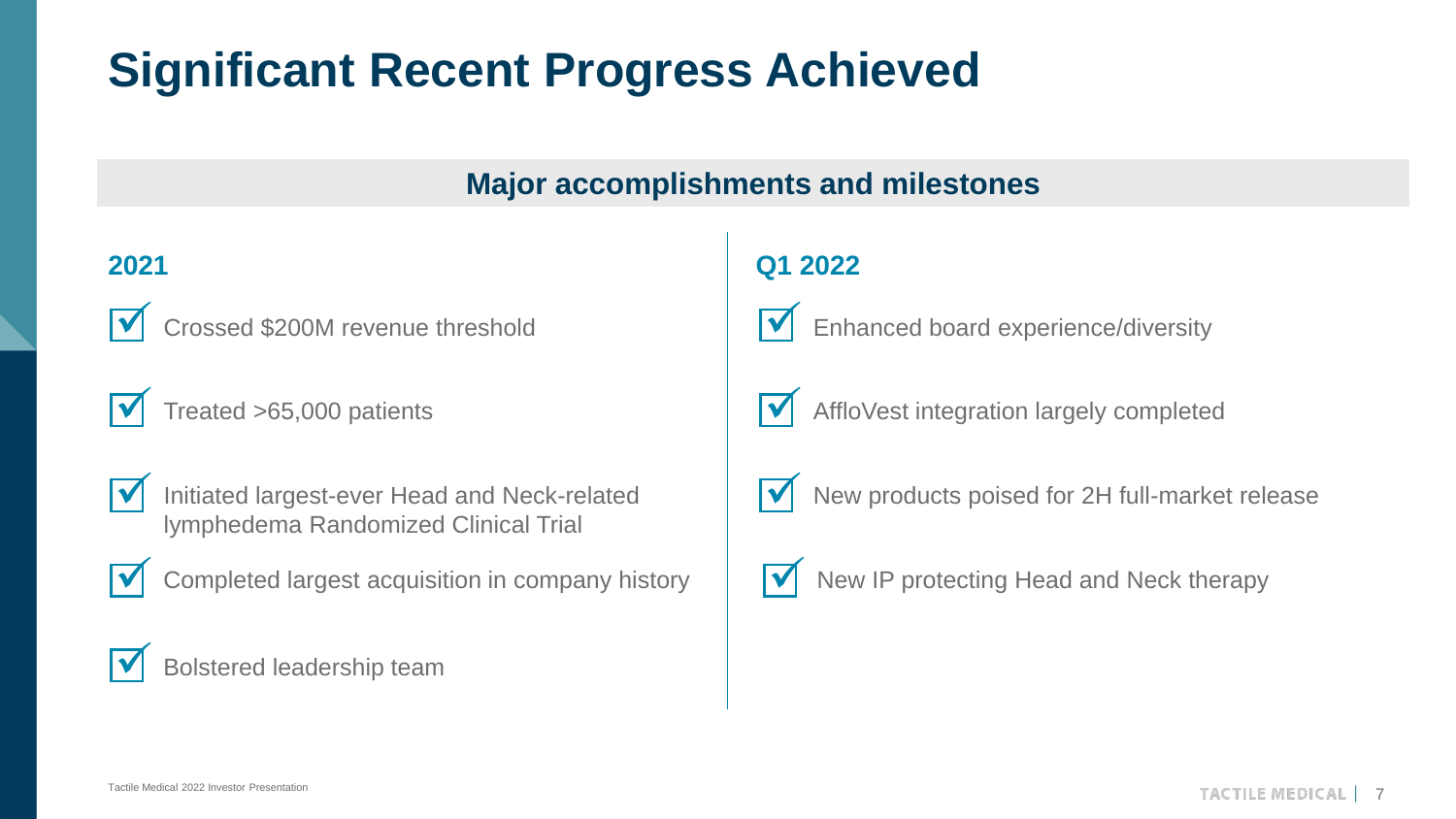### **Lymphedema: Chronic, Progressive, Underserved Market**

- The lymphatic system enables the transport of fluids containing infection-fighting white blood cells that rid the body of toxins and waste throughout the body
- Sources of lymphedema include chronic venous insufficiency, cancer treatment, obesity, trauma, surgery and infection
- Lymphedema symptoms and consequences include:
	-
	- Hard-to-heal wounds Limb heaviness
	-
	-
	-
- Fibrosis Swelling
	-
- Cellulitis Skin changes
	- Dysphagia Pain & tightness
- Ability to swallow Limited range of motion

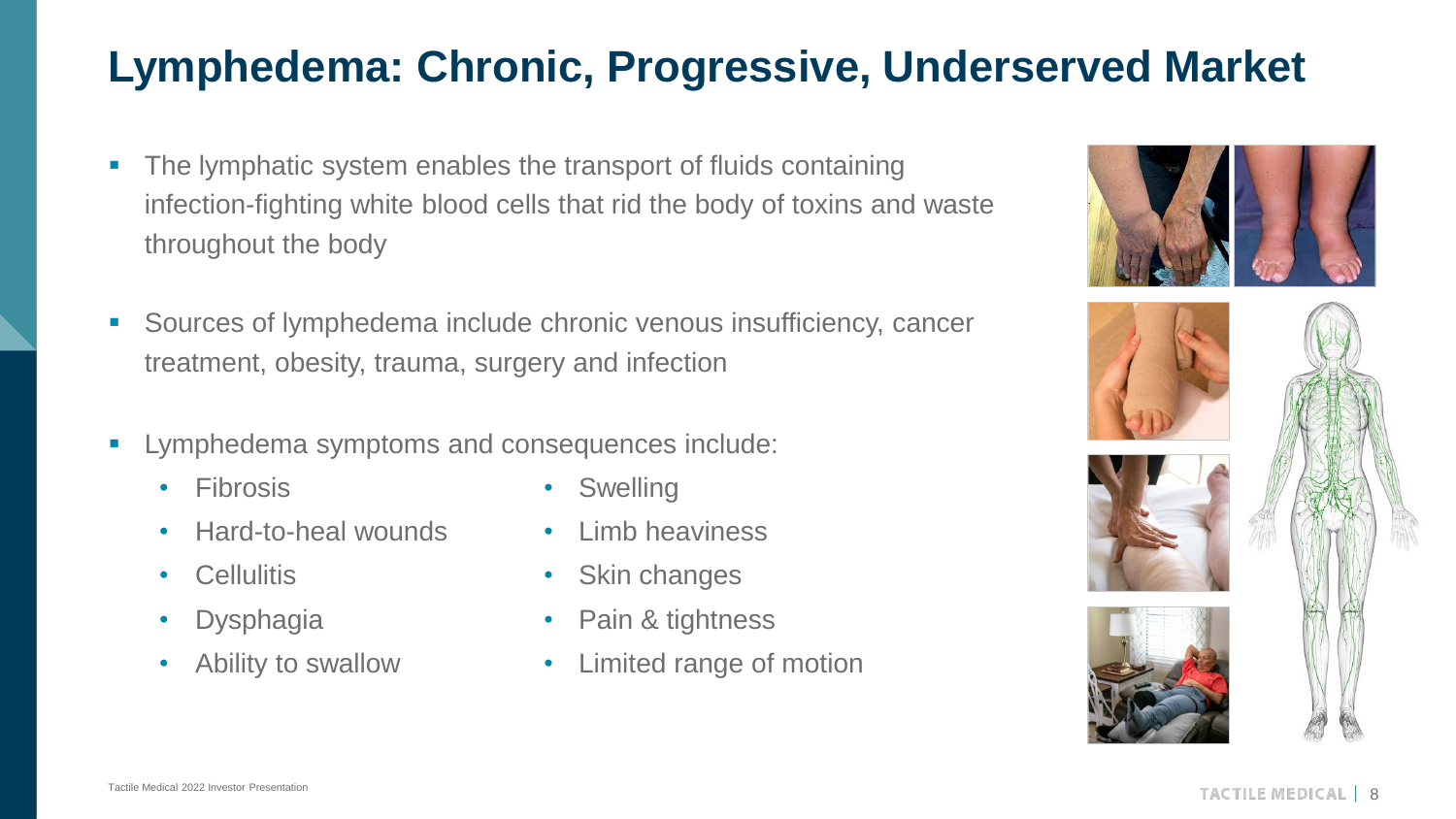# **Lymphedema: Growing Body of Clinical Evidence**

#### **Established support**

- 20 clinical studies
- 28 peer reviewed articles
- 275M covered lives
	- >85% reimbursement approval rate (since 2007)
- HCPS code (EO651/EO652)

#### **New/emerging support**

- **The American Venous Forum, American Vein and Lymphatic** Society and the Society for Vascular Medicine Expert Opinion Consensus on Lymphedema Diagnosis and Treatment; published in Phlebology, online March 2022, print May 2022
- Advanced Pneumatic Compression for Treatment of Lymphedema of the Head and Neck: a Randomized Wait-List Controlled Trial; published in Supportive Care in Cancer, June 2020

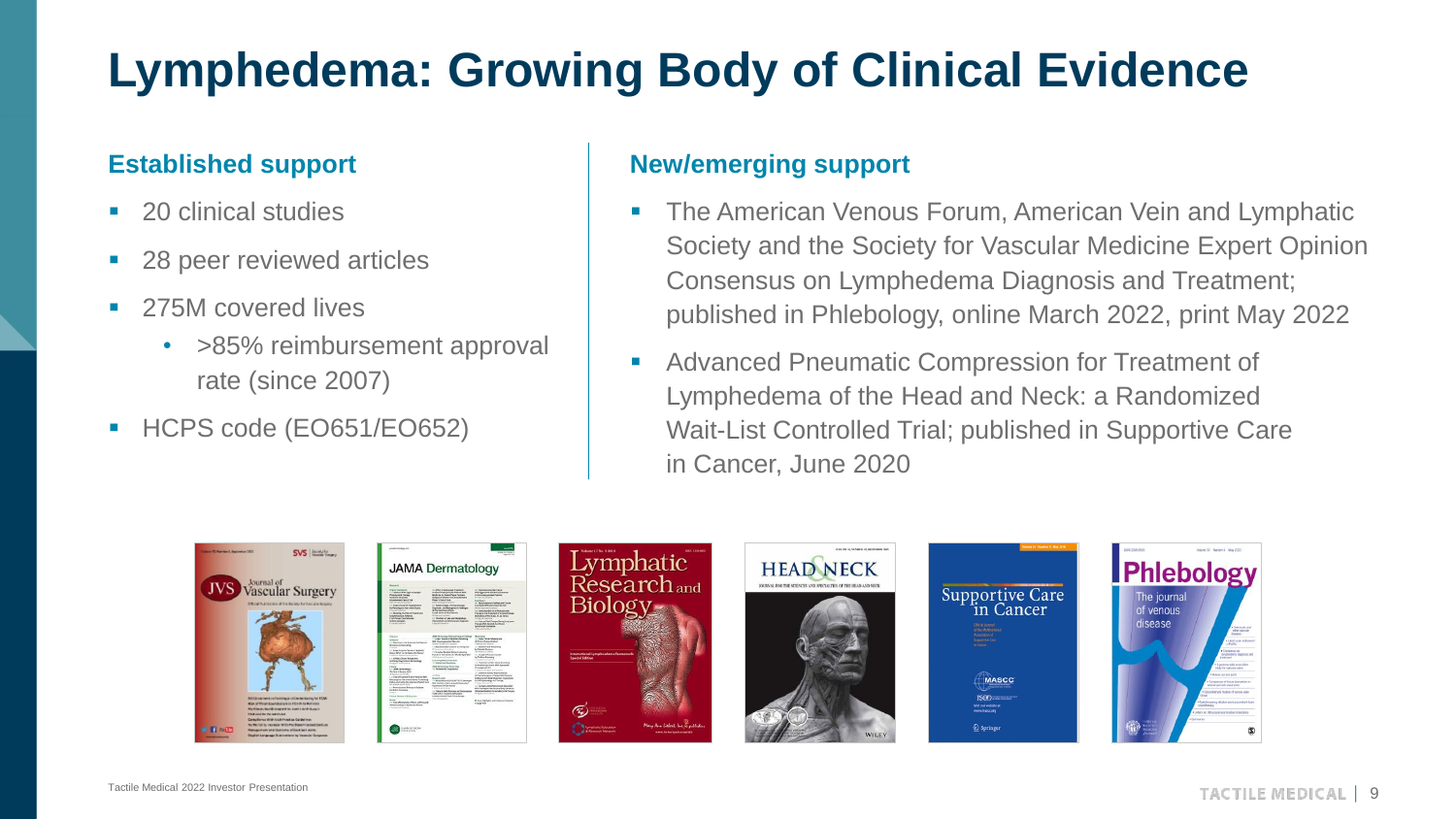### **Lymphedema Business Model Creates Unique Competitive Advantage**



#### **Vertically integrated model to support market development**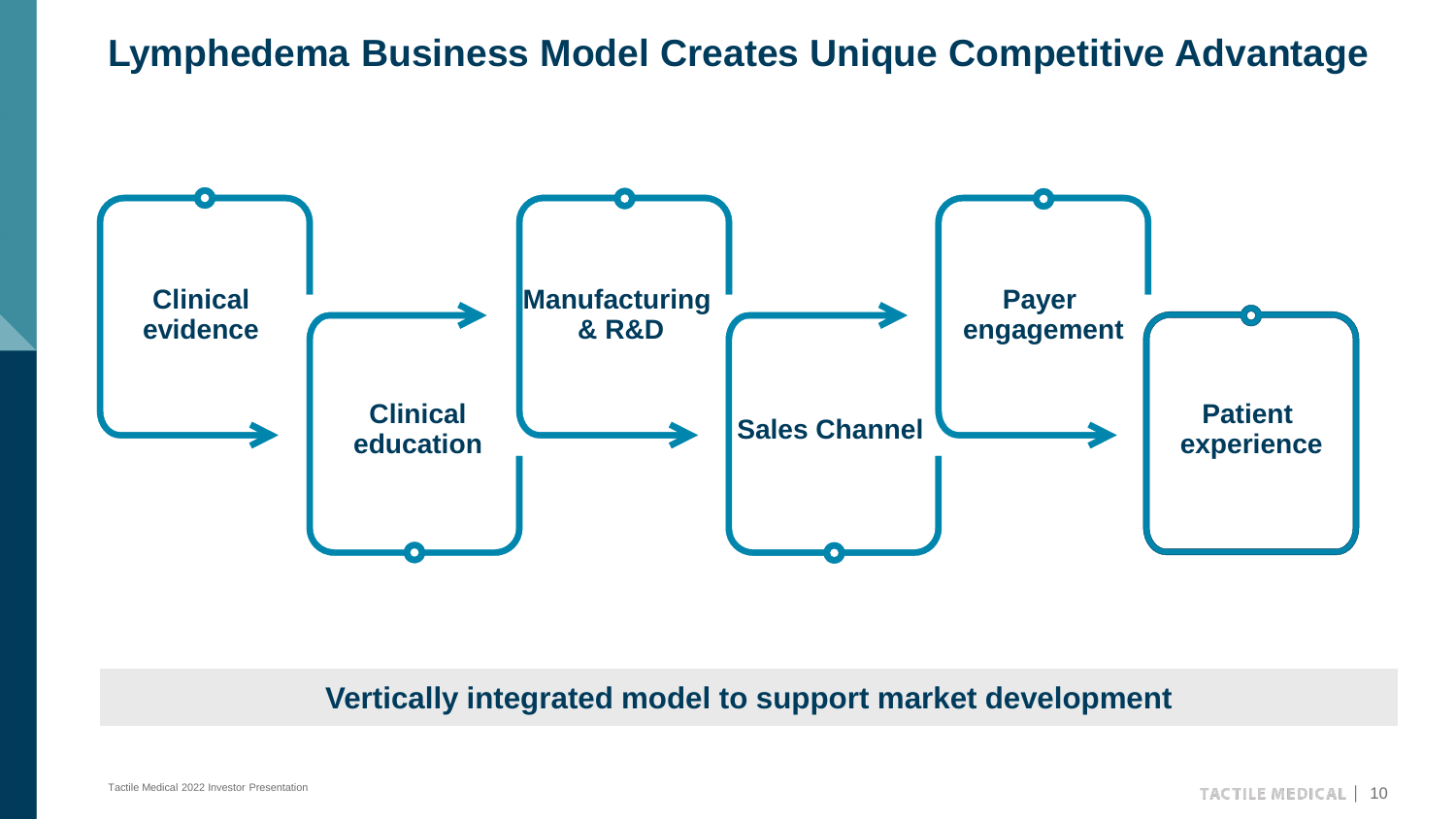# **Lymphedema Highlights**

- Clinically proven Flexitouch<sup>®</sup> Plus
- Large, expanding direct sales force
- **E** Internal billing expertise
- **Expanding clinical evidence**
- 275M lives under coverage
- **Payer policy improvements underway**
- Renewed R&D commitment
- New garments and digital app in 2H'22

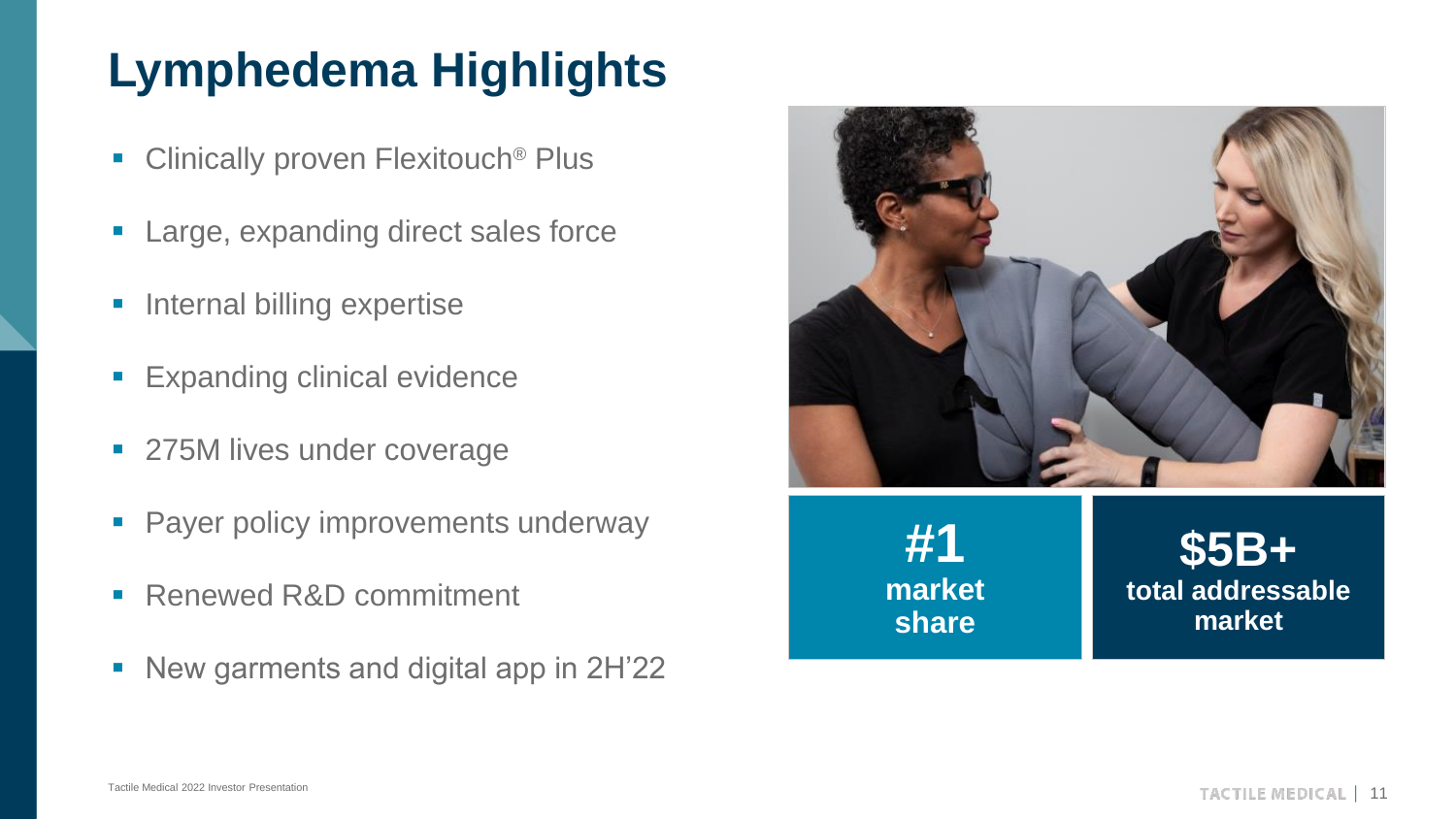### **Bronchiectasis: Chronic, Progressive, Underserved Market**

- Bronchiectasis (BE) is permanent scarring and dilation of the airways with excessive mucus production
- Recurring lung infections, pneumonias, lead to progressive damage of airway wall
- **E** Airway clearance helps mobilize and thin mucus so that it can be coughed out
- 23% of smokers with bronchiectasis<sup>1</sup>



1. Cai Q, Triphuridet N, Zhu Y, et al. Bronchiectasis in Low-Dose CT Screening for Lung Cancer [published online ahead of print, 2022 Apr 19]. Radiology. 2022;212547. doi:10.1148/radiol.212547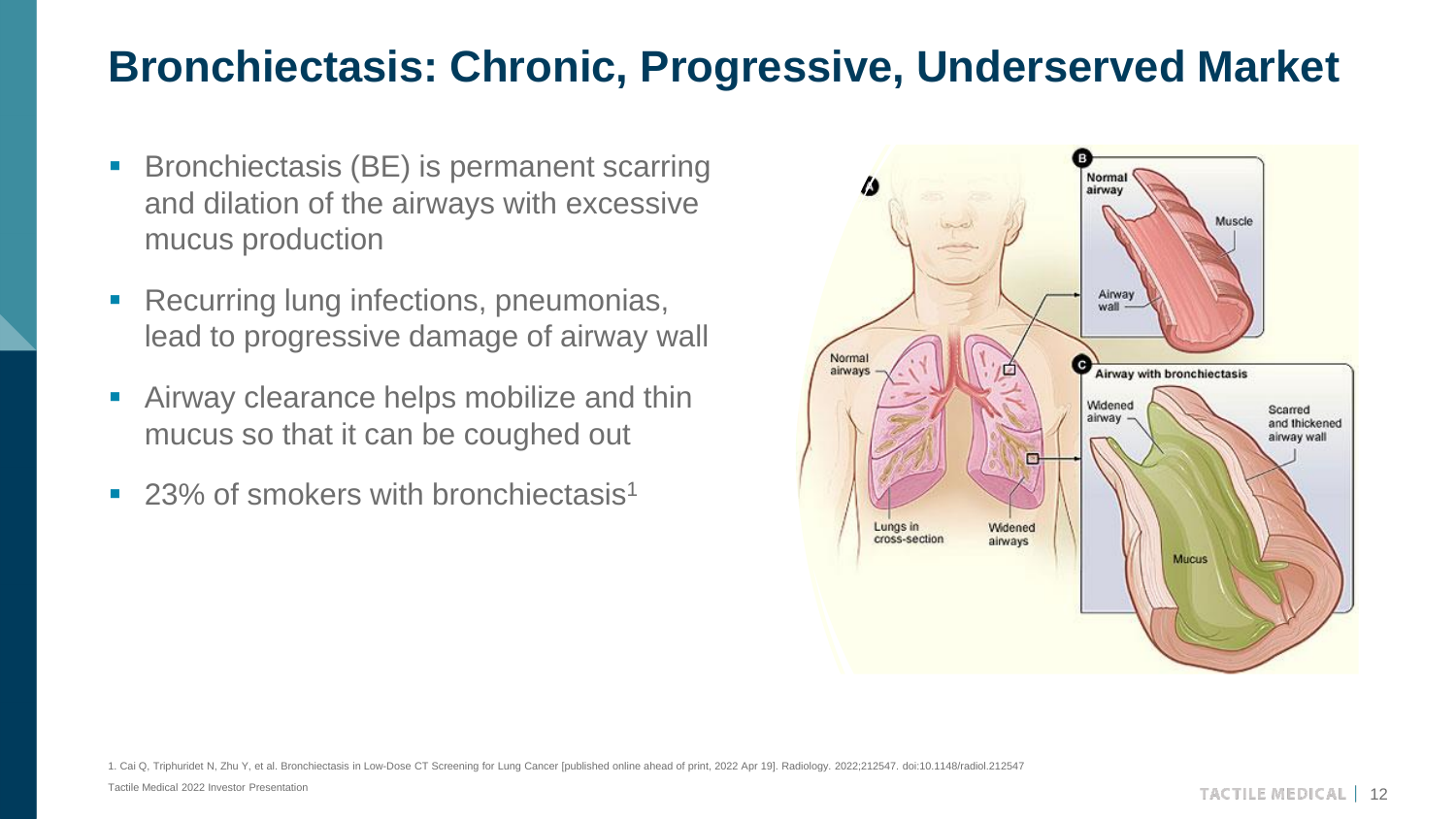## **Current Treatment Paradigm**

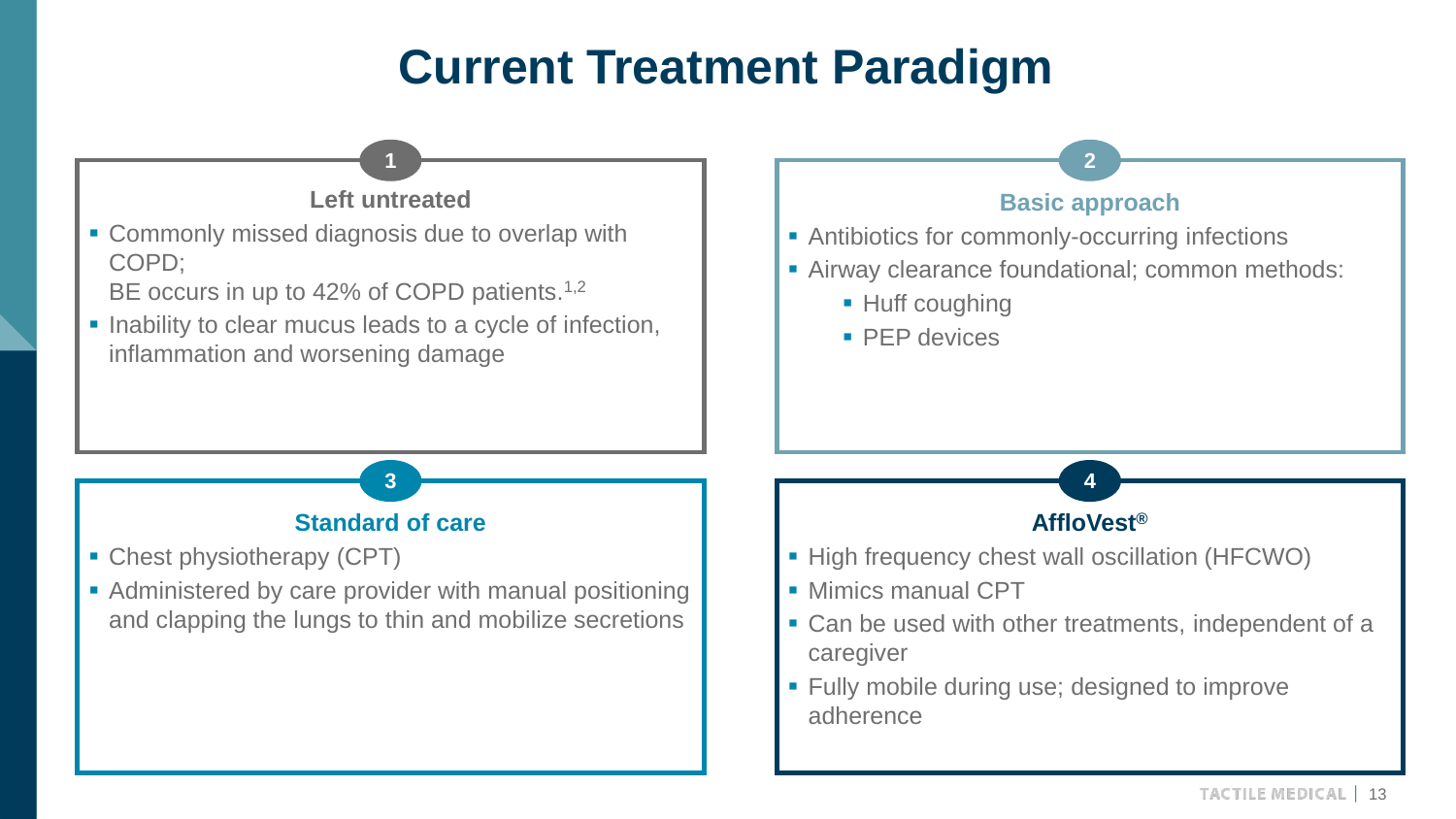## **Channel 'Fit' with Competitive Product Advantages**

#### **Go-to market model favors organic growth**



1. Kosmas E. et al., Bronchiectasis in Patients with COPD: An Irrelevant Imaging Finding or a Clinically Important Phenotype? *CHEST*. 2016;150(4):894A. 2. Aksamit, T. et al., Bronchiectasis and Chronic Airway Disease: It Is Not Just About Asthma and COPD. *CHEST*. 2018;154(4):737-739.

Tactile Medical 2022 Investor Presentation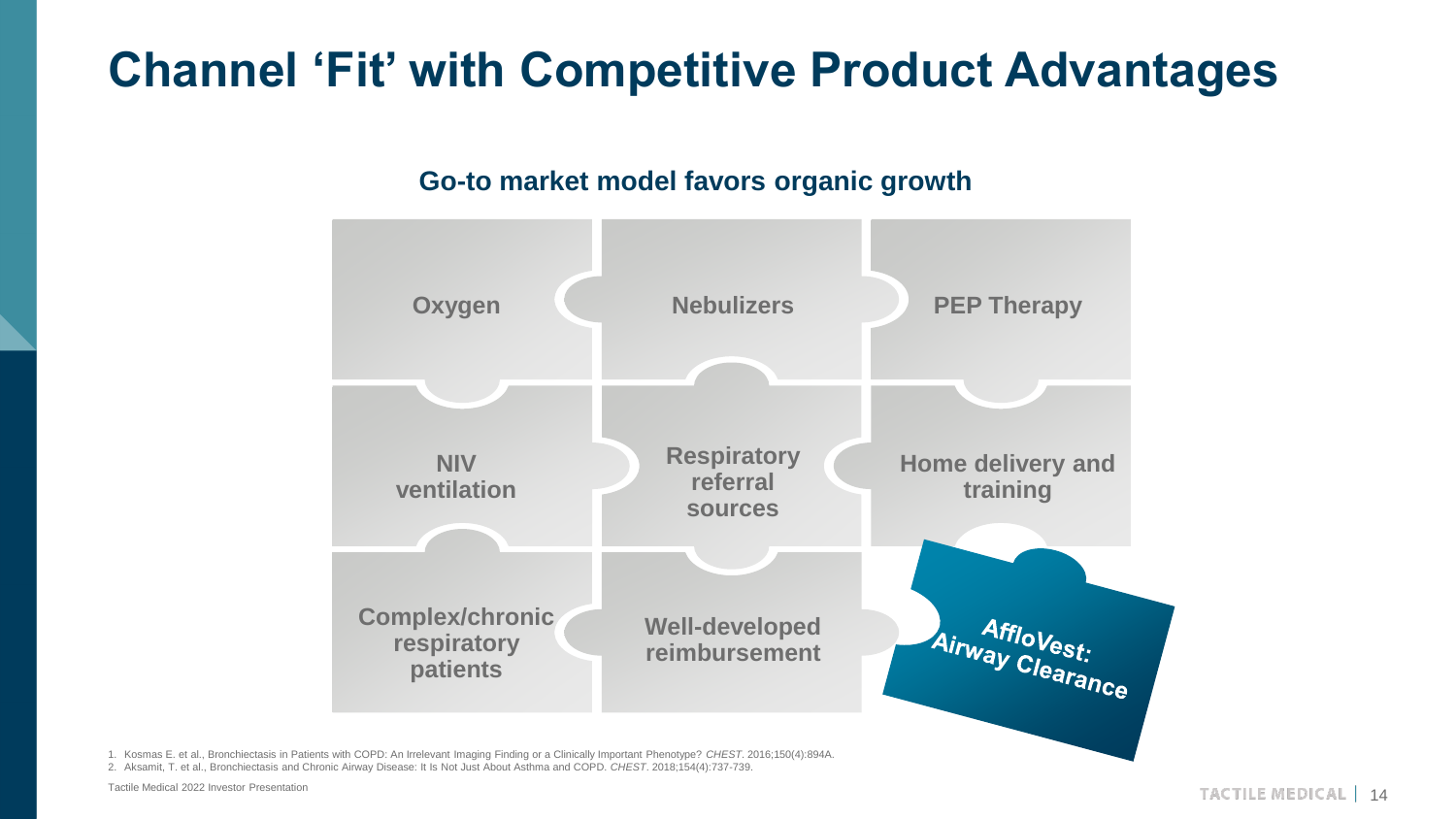# **Airway Clearance Highlights**

- Portable design of AffloVest facilitates mobility and compliance
- **EXPAREGIC & expanding respiratory DME channel**
- **Existing and growing clinical evidence**
- AffloVest integration largely completed in Q1
- Strong Q1 start



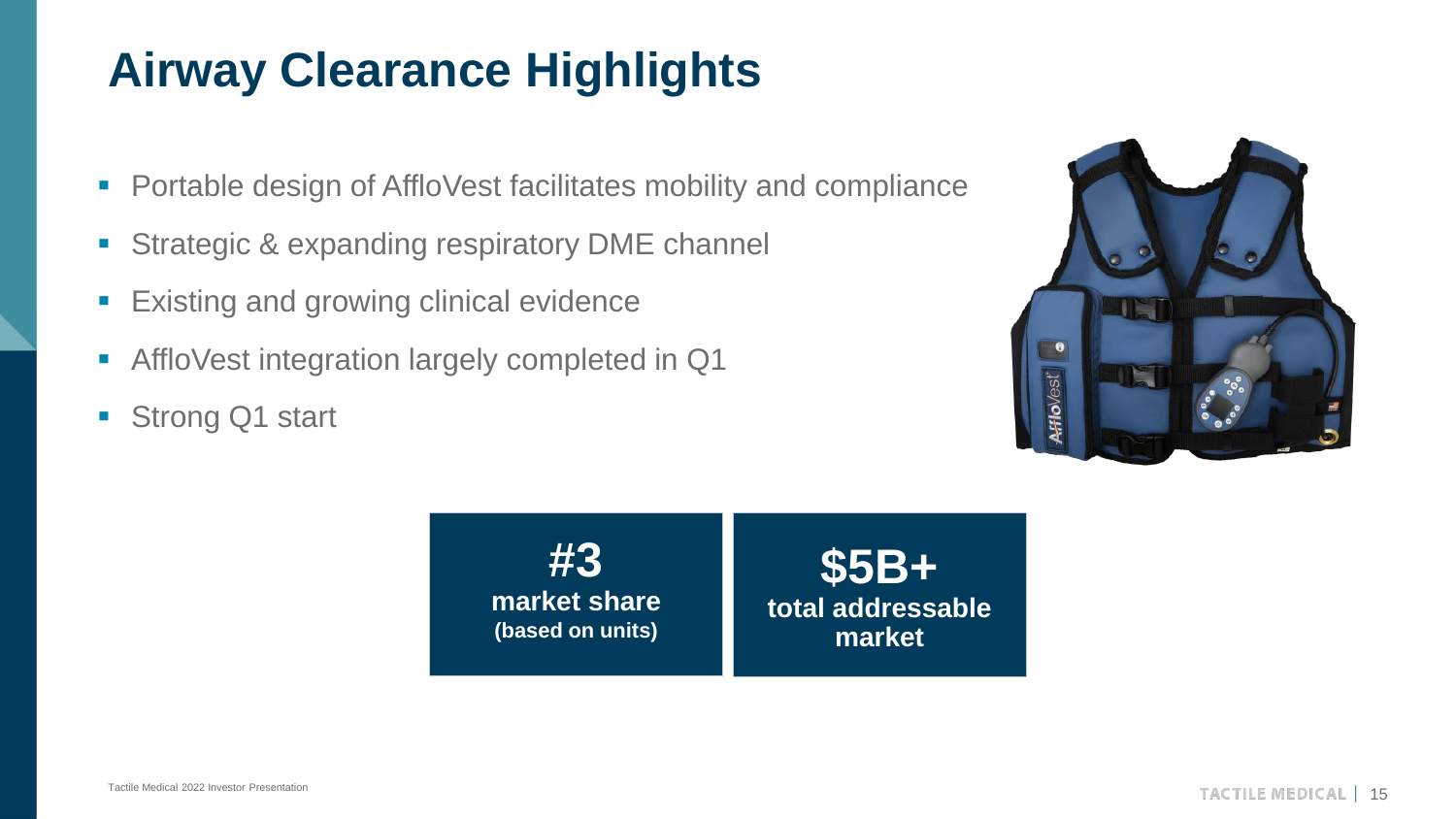## **Innovation: 2022 New Product Launches**



#### **Flexitouch garment improvements**

**Goal:** 

Launch new ComfortEase<sup>™</sup> lower extremity garments and upper extremity garments in 2H'22



**Goal:** 

Launch patient engagement app to reach patients earlier and improve user experience



#### **Goal:**

Develop digital and therapeutic solutions that lead to earlier patient engagement and optimized experience and outcomes





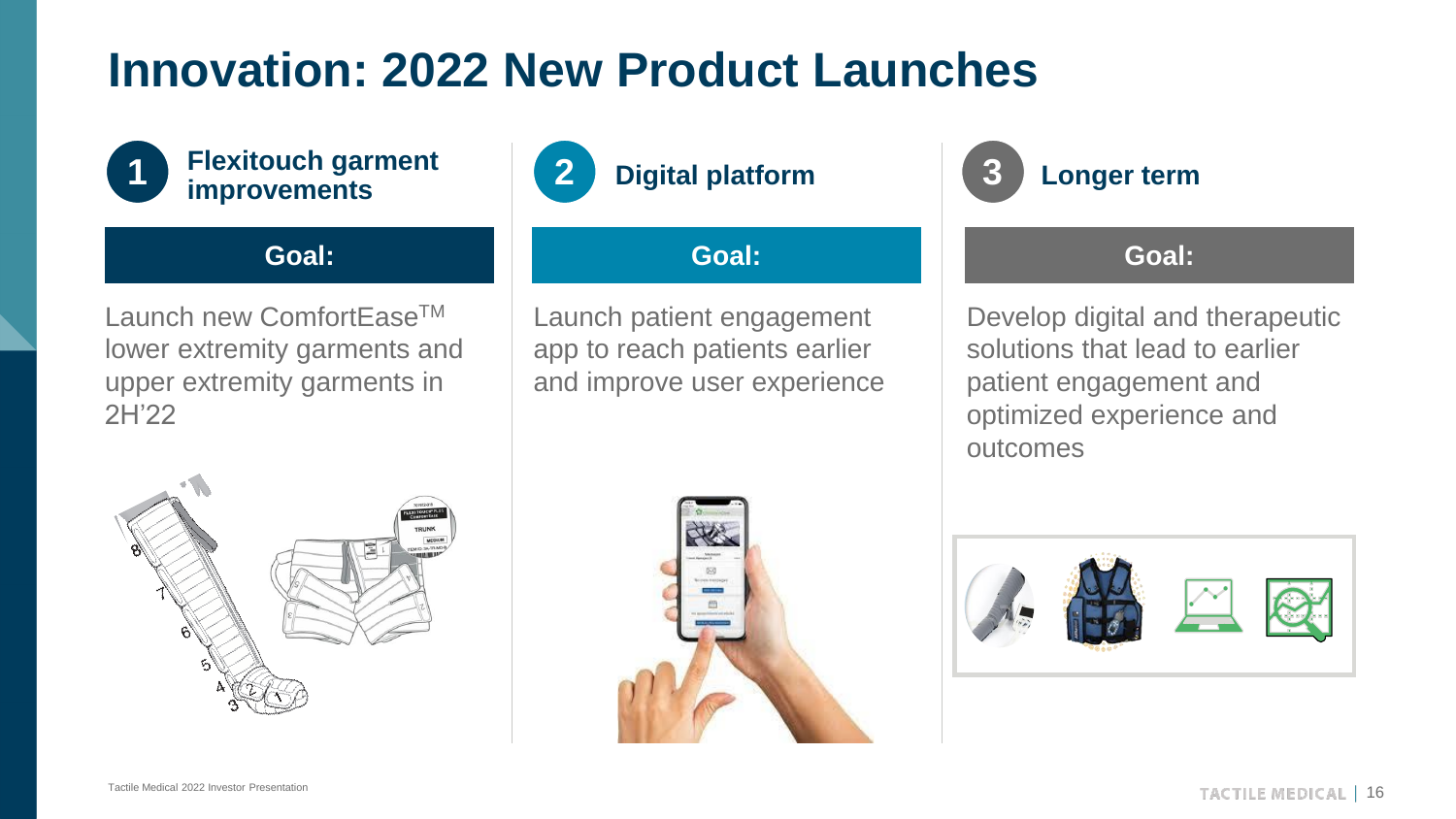# **Compelling Investment Highlights**

- **Example 7 Large, growing and underserved patient segments**
- **EXECLIPTION CONTROLLER** Clinically proven therapies
- Broad payer adoption
- **Example 1** Large, well-developed distribution channels
- **Expanding clinical education/awareness**
- Gross margins >70%
- **Development focused on innovation and digital roadmap**
- New product launches in 2H 2022

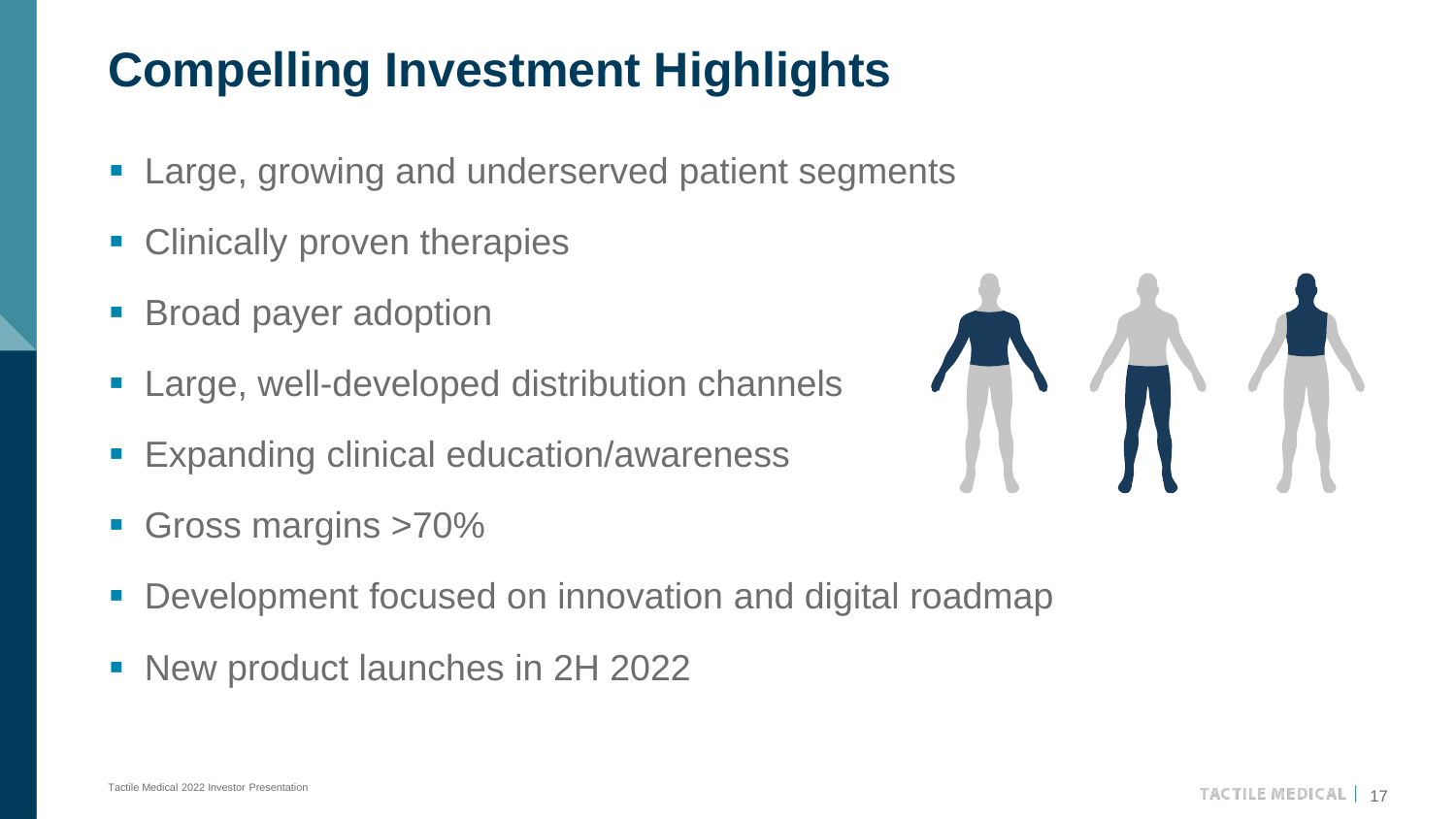### **Tactile** MEDICAL<sup>®</sup>

3701 Wayzata Blvd., Suite 300, Minneapolis, MN 55416 USA T: 833.382.2845 (833.3TACTILE) | F: 612.355.5101